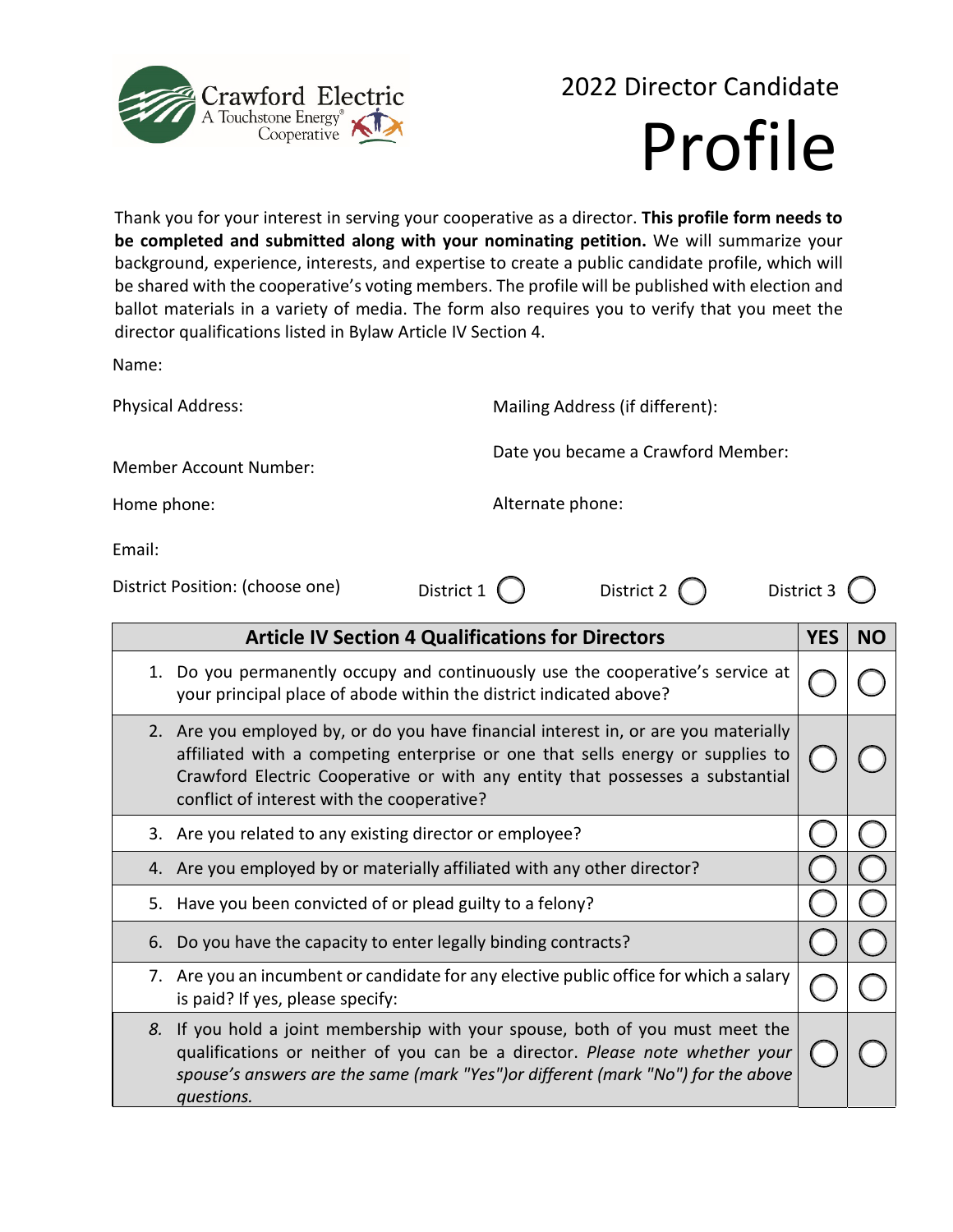## **Background and Experience**

| Employer (or former if retired): | Occupation: |  |
|----------------------------------|-------------|--|
|----------------------------------|-------------|--|

Family Information *(optional):* \_\_\_\_\_\_\_\_\_\_\_\_\_\_\_\_\_\_\_\_\_\_\_\_\_\_\_\_\_\_\_\_\_\_\_\_\_\_\_\_\_\_\_\_\_\_\_\_\_\_\_\_

Miscellaneous: (*military service, civic organizations, or other information you think members need to know about you*)

| Please indicate the level of education you have achieved (select all that apply): |                                              |                        |
|-----------------------------------------------------------------------------------|----------------------------------------------|------------------------|
| $\Box$ High School                                                                | $\Box$ Vocational School $\Box$ College Grad |                        |
| $\Box$ HiSET (HS equivalency)                                                     | $\Box$ Some college                          | Post-Grad/Professional |

Please list the school(s) attended, degree(s) earned and/or professional certifications you hold:

| <b>Expectations of Directors</b>                                                                                                                  |  |  |
|---------------------------------------------------------------------------------------------------------------------------------------------------|--|--|
| 1. Have you read the position description for a director, and can you fulfill<br>the essential roles and responsibilities outlined therein?       |  |  |
| 2. Are you available on the 1 <sup>st</sup> Thursday of every month, starting at 4 p.m.?                                                          |  |  |
| 3. Can you devote 3-5 additional days per year for meetings?                                                                                      |  |  |
| 4. Are you willing to spend sufficient time each month to fully prepare for<br>board meetings and become educated on cooperative/industry issues? |  |  |
| 5. Do you have a phone number that you're willing to share publicly to make<br>yourself available to the co-op's membership?                      |  |  |

## **Interests and Expertise**

*(Attach additional information if needed)*

1. Briefly summarize your experience in community service and leadership roles with other organizations: